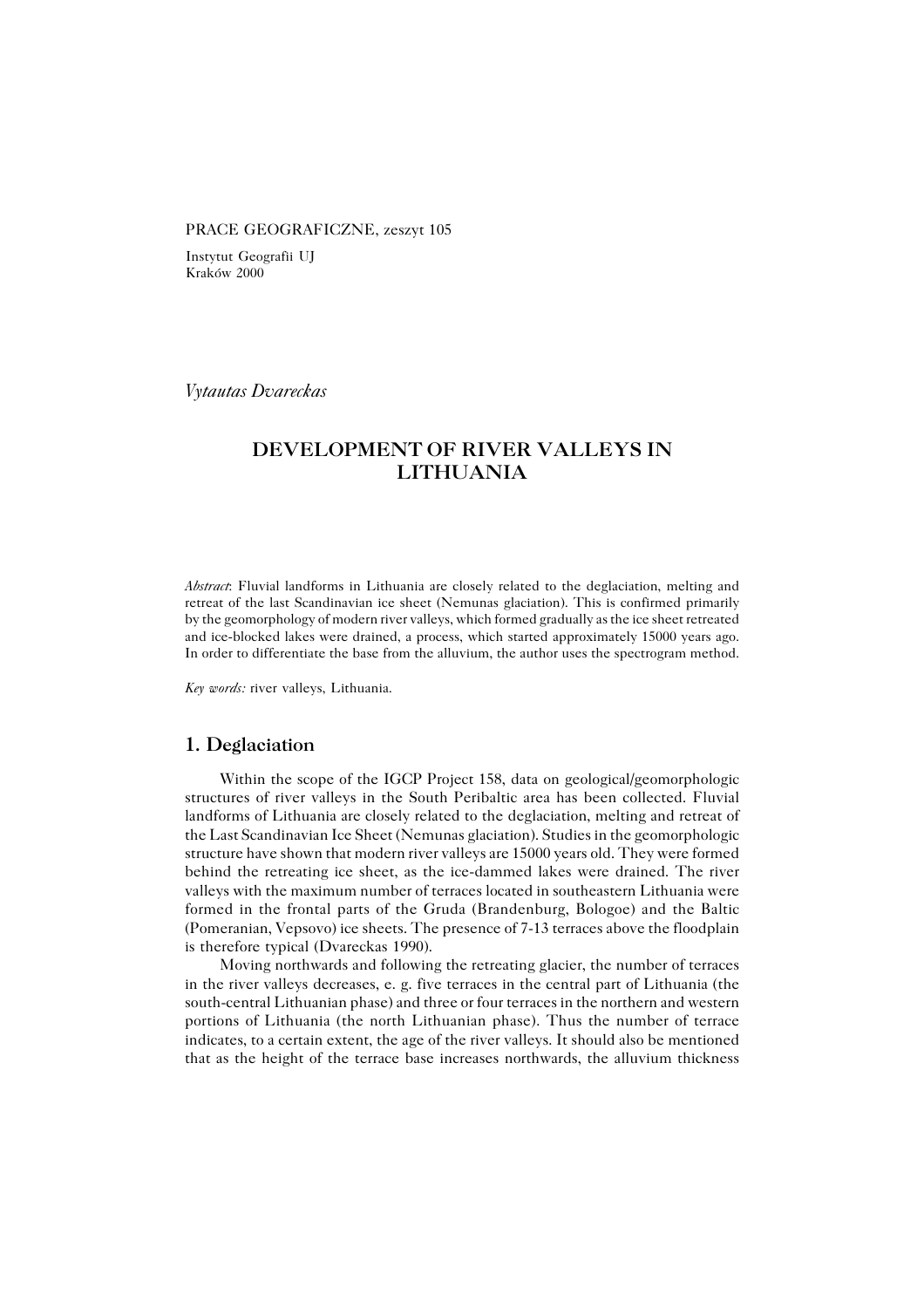decreases from 5 to 1 m. This can be linked to the dynamics of deglaciation varying with various climatic conditions (Fig. 1).

#### **2. Ice−marginal valley**

The structure and development of the valleys of the Zeimena, Neris, Merkys and some parts of the Nemunas are rather intricate. Previously it had been presumed that the Neris valley is a head section of a large ice−marginal valley, stretching southwards from the vicinity of Svencioneliai as far as Warsaw and Berlin (Basalykas 1958, 1962). Now the views of Lithuanian researchers have changed radically (Dvareckas 1989, 1990). So, the Southeastern Lithuanian Sand Plain is regarded as a



Fig.1. Distribution of river valley terraces and the relationship between them and deglaciation of the area of Lithuania: 1−5 − areas with the prevailing number of terraces, 6 − North− Lithuanian Phase, 7 − Middle−Lithuanian Phase, 8 − South−Lithuanian Phase, 9 − Baltic Stage, 10 − Ziogeliai Phase, 11 − Gruda Stage, 12 − age.

Ryc. 1. Rozmieszczenie teras w dolinach rzecznych i ich związek z deglacjacją w obszarze Litwy: 1−5 − obszary z przeważającą liczbą teras, 6 − faza północnolitewska, 7 − faza środkowolitewska, 8 − faza południowolitewska, 9 − stadium bałtyckie, 10 − faza Ziogeliai, 11 − stadium Gruda, 12 − wiek.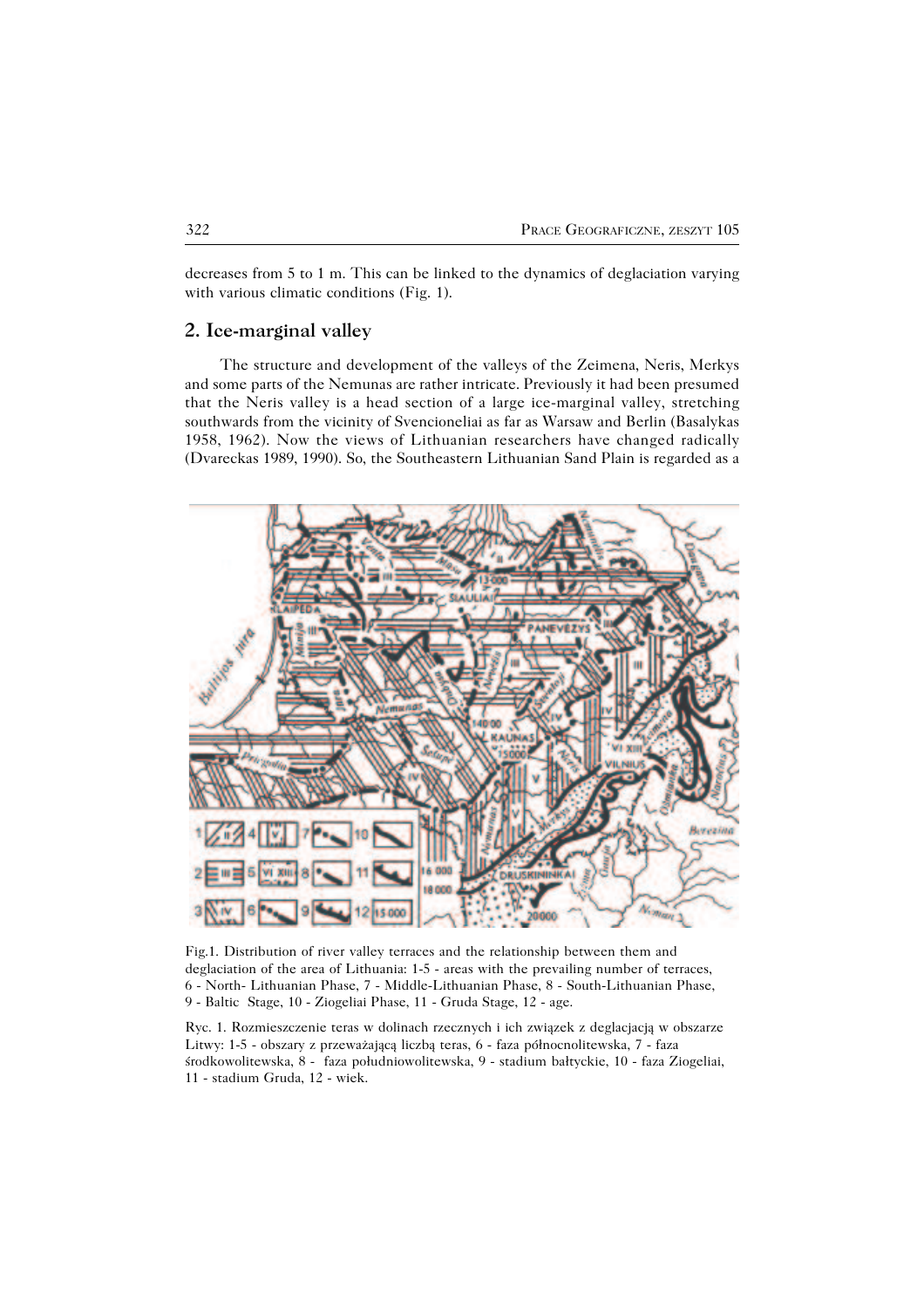fluvioglacial plain. The principal agents of its formation are thought to be the cascading of ice−dammed lakes during various stages of the ice−sheet retreat. Water ran through the gap from the upper periglacial lakes (220 m above the present sea level) to the lower lying lakes (135 m), a base level of the Late Glacial. The upper terraces in the ice marginal valley of the Neris correspond to the level of the former periglacial lakes.

Therefore, the Lithuanian part of the Vilnius−Berlin ice−marginal valley is considered to consist of 9 interconnected lakes: the Middle Zeimena Lake, the Lower Zeimena Lake, the Middle Neris Lake, the Vilnius Lake, the Middle Merkys Lake, the Ula Lake, the Katra Lake, the Verseka Lake and the Druskininkai Lake.

At present, in the place of these periglacial lakes, there are shallow lakes and the present river valleys. A lacustrine stage existed in the upper reaches of the Zeimena, Skroblus, Ula, Derezva, Taurupis, Ratnycele and many other rivers.

#### **3. Base and alluvium**

The boundaries between the alluvium and the base for recent river valleys in Lithuania have been determined. The prevailing types of the bases are as follows: (1) Pleistocene boulder−loam and loam−sand belonging to various glacial periods, (2) fluvioglacial horizontal and cross−bedded sand, sand−gravel and gravel−pebble deposits, (3) limnoglacial varved clay, silt and sand, (4) interglacial and interstadial river, lake and mire sand, silt clay and organogenic deposits, (5) epigenetic conglomerates of the Quaternary age, (6) pre−Quaternary solid rocks (dolomite, limestone, gypsum, etc.).

Special attention has been paid to the texture and structure of the river terrace bases. It is rather difficult to distinguish the base from the alluvium, especially in the catchment area of the Zeimena, where stratified fluvioglacial deposits are uniformly distributed over the substratum. In order to differentiate them, terrace spectrograms are applied (Fig. 2).

Eight characteristic exposures (1−8) are presented in the spectrogram. A spectrum shows the lithological composition of the deposits in the exposures, the absolute heights of the river water level and the relative heights of the terrace sections above the present river level. A bold line of the arc represents the width of the site where the section was studied. This enables one to illustrate the height of a terrace more accurately, as well as the structure, texture, thickness and colour of the alluvium.

## **4. Neris River**

Upper terraces in the Neris catchment are of a heterogeneous nature. The alluvium characterised by two facies, channel and floodplain, is 3−5 m thick. The deposits in the upper and middle terraces contain the increased amounts (when compared to those of the lower terraces) of clay particles (hydromica), and ice−wedge casts are present there. Clay minerals are washed out of a moraine and re−deposited by glacier meltwater.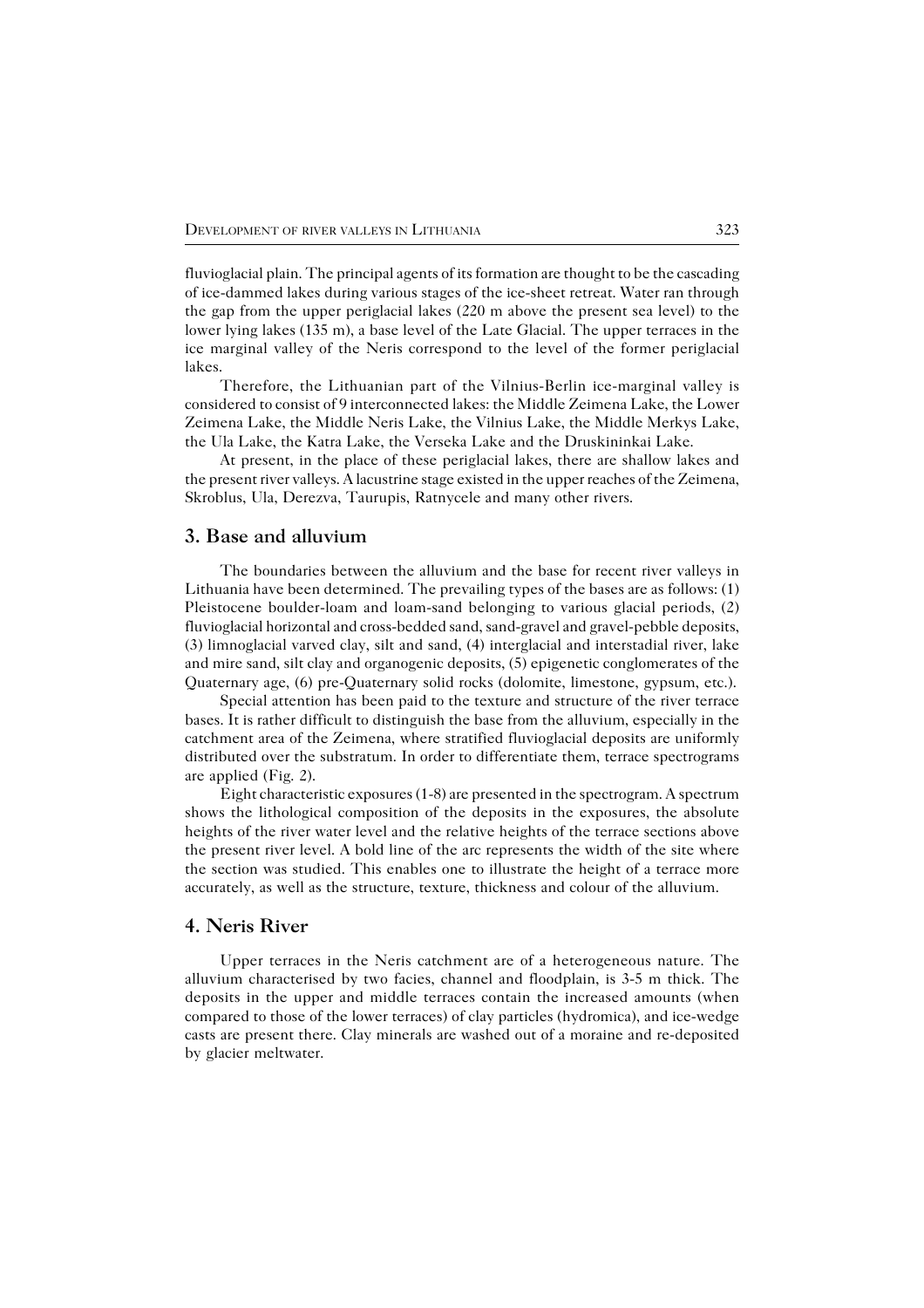

Fig.2. A typical spectrogramme for the terrace II deposits (A) and the stream profile (B) of the Nemunas River: 1−8 − exposures (1−2 − on the right bank, 1 km downstream from Nemaniunai, 3 − right bank, 4 km downstream from Balbieriskis, 4 − left bank, in front of the mouth of the Rukla River, 5 − left bank, 9 km upstream from Petrašiunai, 6 − right bank at Jurbarkas, 7 − right bank at Smalininkai, 8 − right bank, 3 km upstream from the mouth of the Sesupe River, a − aleuritic sand, b − sand, c − gravel, pebbles, boulders, d − varved clay, e − morainic loam and sandy loam, f − marl, g − ironization degree, h − absolute height of river shoreline, i − relative heights of terrace profiles above the present river level, j − width of a terrace.

Ryc. 2. Typowe spektrogramy dla osadów II terasy (A) i profil koryta (B) Niemna: 1 −8 − odsłonięcia ( 1−2 − na prawym brzegu 1 km poniżej Nemaniunai, 3 − na prawym brzegu 4 km poniżej Balbrieriskis, 4 − na lewym brzegu przed ujściem rzeki Rukla, 5 − na lewym brzegu 9 km powyżej Petrasiunai, 6 − na prawym brzegu w Jurbarkas, 7 − na prawym brzegu w Smalininkai, 8 − na prawym brzegu 3 km powyżej ujścia rzeki Sesupe, a − pył, b − piasek, c − żwiry, kamienie, głazy, d − iły warwowe, e − glina morenowa i glina piaszczysta, f − margiel, g − stopień zażelazienia, h − bezwzględna wysokość brzegów rzeki, i − wysokość względna profilów terasowych nad obecny poziom rzeki, j − szerokość terasy.

During the third advance of the Nemunas glaciation (the Balt stage), meltwater began to flow down the overburdened valley, thereby producing the highest terraces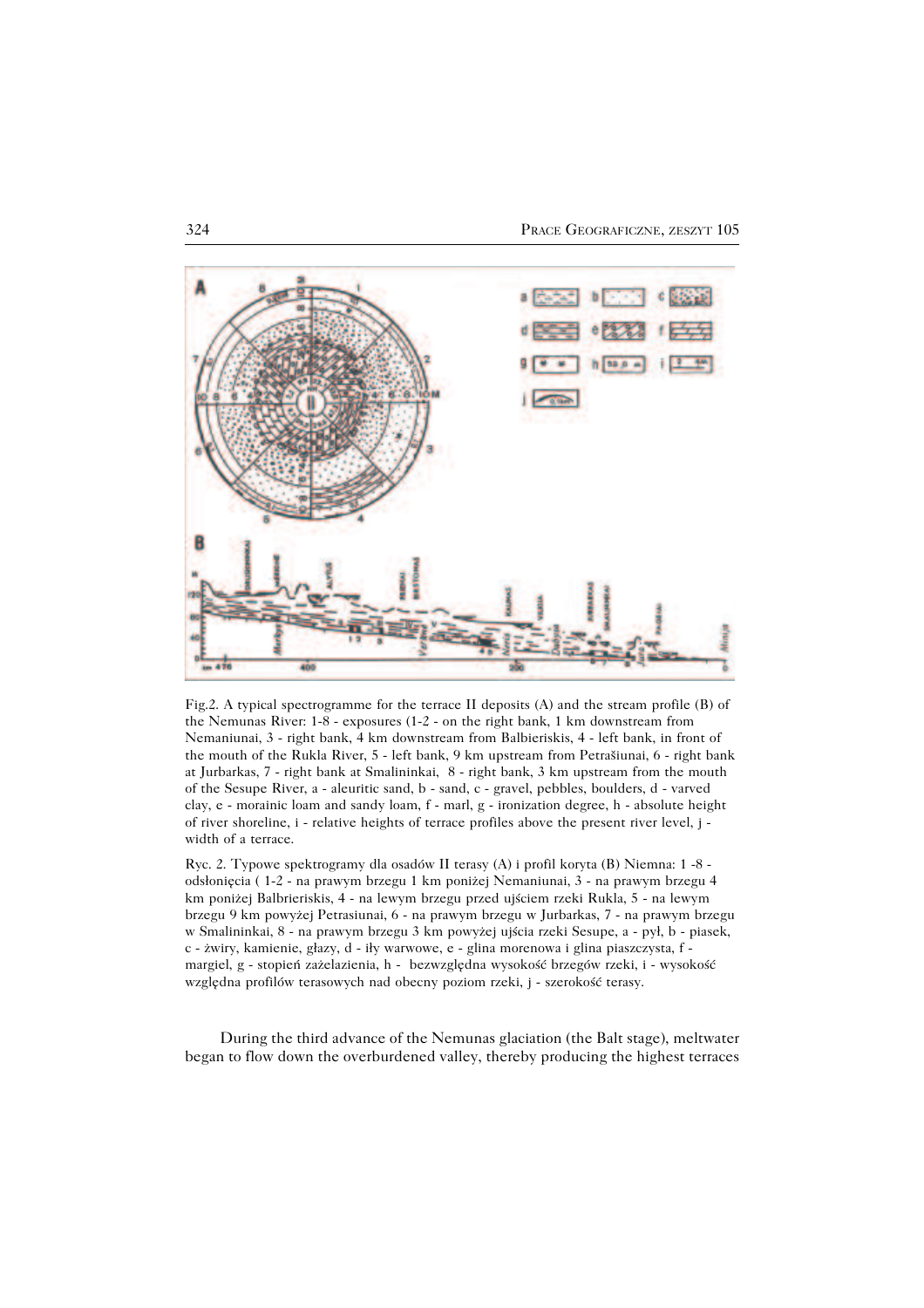(XIII−VII). The reactivation of this valley began and proceeded during the Late Glacial after water broke through the Baltic Ridge. In the initial phase, the nearby and high periglacial lakes served as a base level. Fragments of their shores have been found as terraces at 102−85 m.

Terraces VI and V (30 and 25 m above the floodplain) were formed following the dissection and lateral shift.

During the northwestward retreat, low and remote periglacial lakes were formed. Fragments of their shores are found in the lower reaches of the Nemunas at 40 and 16−20 m. Terraces IV (20 m) and III (15 m) along the reactivated valley are related to that time (SE Lithuanian stage, Baltic deglaciation). They are connected to a very dense network of ancient erosion landforms, e.g. the hilly area in Vilnius City.

Terrace III at 11−17 m can be traced in all valleys of the South Peribaltic area with alluvium rich in clay minerals, transported by landslides due to solifluction during Bolling (c. 13.000 BP). The mean grain size (Ma) of the alluvium is 5.291 mm, while the degree of sorting is 0.678 (Dvareckas et al. 1976). The terraces are slightly inclined towards the river channel. Ice−wedge casts in the upper parts of the terrace alluvium are often found in the place of former ice wedges and veins (to 3 m long). They are filled with sand from the floodplain, and related, alluvium (mostly to the former oxbow lakes). The alluvial character shows that the climate was still cold during the formation of this terrace (III), and permafrost and scarce tundra vegetation were the prevailing forms.

It should be mentioned that terraces V and IV were formed during the Oldest Dryas, whereas terrace III is related to Bolling and Older Dryas. This is based on geomorphologic data analysed applying spectrograms.

When the second (II) terrace was formed at 6−13 m, the Baltic Ice Lake had been the base level of erosion for a long time. Recently, the terraces II and III have been considered the widest in the valleys and their development has proved the most controversial. A detailed study (Dvareckas 1989, 1990) has shown that this terrace (II) coincides with the base level and that it is not accumulative as previously assumed. The floodplain alluvium of this terrace is rich in limonite attributed to the climatic amelioration (Allerod). The mean grain size is 4.133 mm, the sorting degree is 0.694. Macroscopically, the Late Glacial deposits are distinguished by their yellowish grey colour, which serves as a diagnostic feature in differentiating accumulative terrace deposits from base deposits composed of sand and interglacial lake sediments. A characteristic feature of the second terrace is the presence of dunes. It was formed during Allerod and Younger Dryas.

A radical change in climatic conditions during the Holocene has led to the slowing down of the geomorphologic processes. Only a narrow terrace I was formed (3−5 m above floodplain). The floodplain alluvium of this terrace consists of highly humus loamy sand or sand. The channel alluvium (gravel and pebble) is well washed and pure. The mean grain size is 3.431 mm, and the sorting degree is 0.723. This terrace contains numerous oxbow lakes (e. g. along the rivers of Sventoji, Zeimena and Minija) close to the river channels.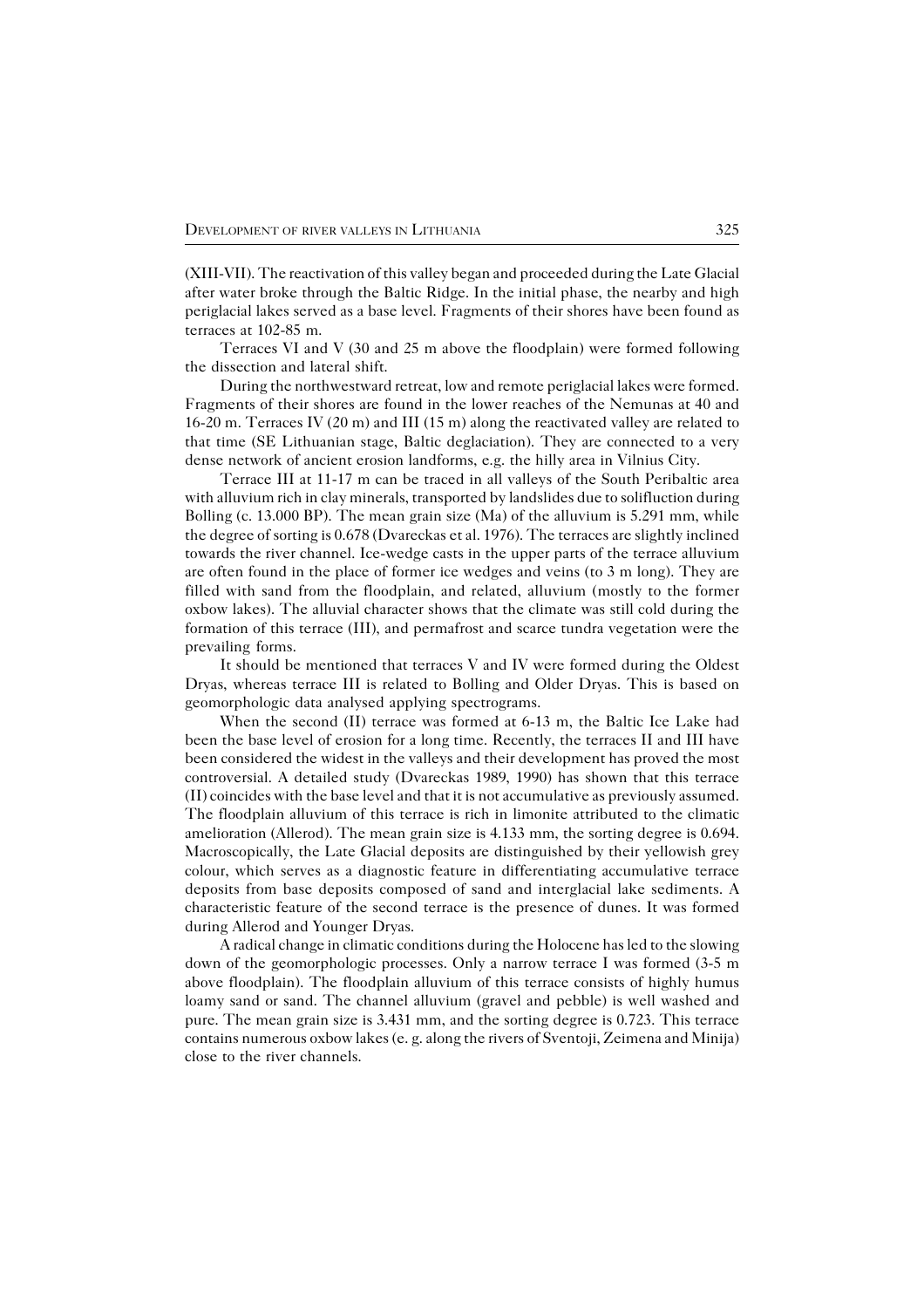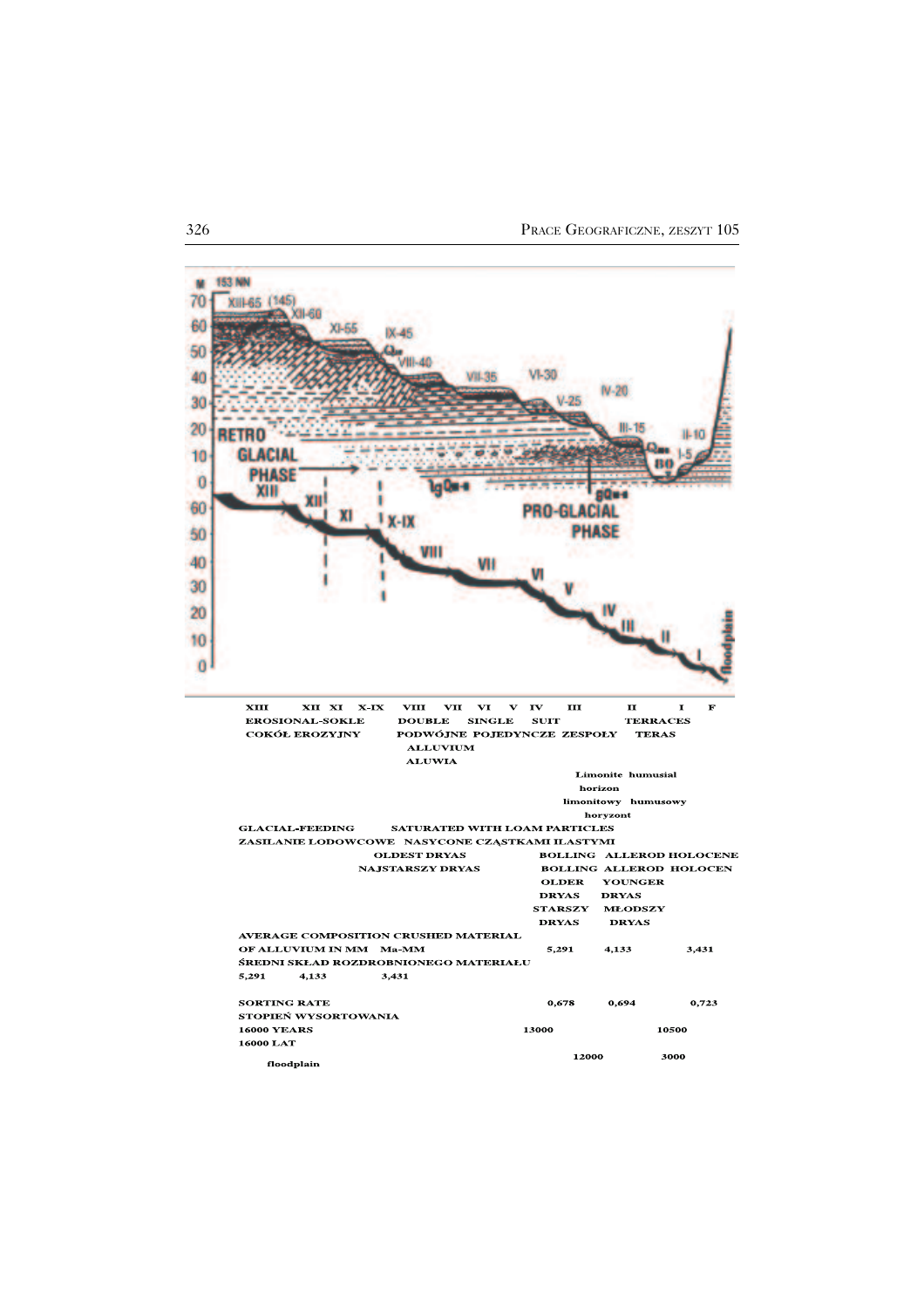### **5. Oxbow Lakes**

Pollen data and radiocarbon dating of the oxbow lake deposit have been analysed. The oxbow lakes are mostly crescent−shaped, although other forms are also possible. These lakes are subdivided into two groups differing in sedimentation conditions.

The first group consists of oxbow lakes, which underwent five phases of development from near−river lakes to mires. Detailed results concerning these phases are already available (Gaigalas et al. 1987). As a rule, there are sand and sand loam deposits and, in particular, mineralised peat deposits without detrial sapropel. The second group of oxbow lakes underwent development from a lake phase to a mire and is alimented by groundwater.

On the first terrace of the Neris River, the oxbow lake deposits were formed during the second half of the Boreal period. There is numerous carbon datings (from 6000 to 3760 BP) obtained from various sites in Vilnius and other places (Gaigalas et al. 1991). Oxbow lake deposits in the floodplains of the Lithuanian rivers are considerably younger than those on the terraces (from 3000 to 270 BP).

Sometimes archaeological remnants are found in the lake−mire deposits, helping to interpret pollen and radiocarbon data. In the area adjacent to the inflow of the Vilnia River into the Neris (at the lower Castle), about 60 radiocarbon datings (from several hundred years to 6140−210 BP) have been obtained. This enabled us to reconstruct the basic development stages of the oxbow lake. Shells of the following freshwater molluscs dominate the oxbow lake alluvia: BITHYNIA, VALVATA, SPHAERIUM etc.

### **References**

Basalykas A., 1958, *Physical Geography of the Lithuanian SSR*, I, Vilnius, Mintis (in Lithuanian).

Basalykas A., 1962, *Physical Geography of the Lithuanian SSR,* II, Vilnius, Mintis (in Lithuanian).

- Dvareckas V., 1989, *Structure and development of river valleys in the marginal zone of the Last Scandinavian Glaciation,* Precis of Dr. Sci. (Geography) Thesis. Moscow, 1−52 (in Russian).
- Dvareckas V., 1990, *The development of the Lithuanian river valleys in Late− and Post−Glacial times*, Quaternary Studies in Poland 10, 41−45.

Dvareckas V., Jurgaitis A., Juozapavicius G., 1976, *Methodical peculiarities of geomorphological and lithological investigations of fluvioglacial and alluvial deposits* [in:] *Methods and Interpretation of Results of Mineralogical and Geochemical Investigations*, Vilnius, Mokslas Publ., 168−184 (in Russian).

Fig.3. Scheme of Lithuanian valley structure with the curve of paleodynamical phases (A) and the development periods of the terraces (B): a − aleuritic sand, b − sand, c − gravel, pebbles, boulders, d − varved clay, e − morainic loam and sandy loam.

Ryc. 3. Schemat struktury dolin Litwy z krzywa faz paleodynamicznych (A) i okresy rozwoju teras (B): a − pył, b − piasek, c − żwiry, kamienie, głazy, d − iły warwowe, e − glina morenowa i glina piaszczysta.